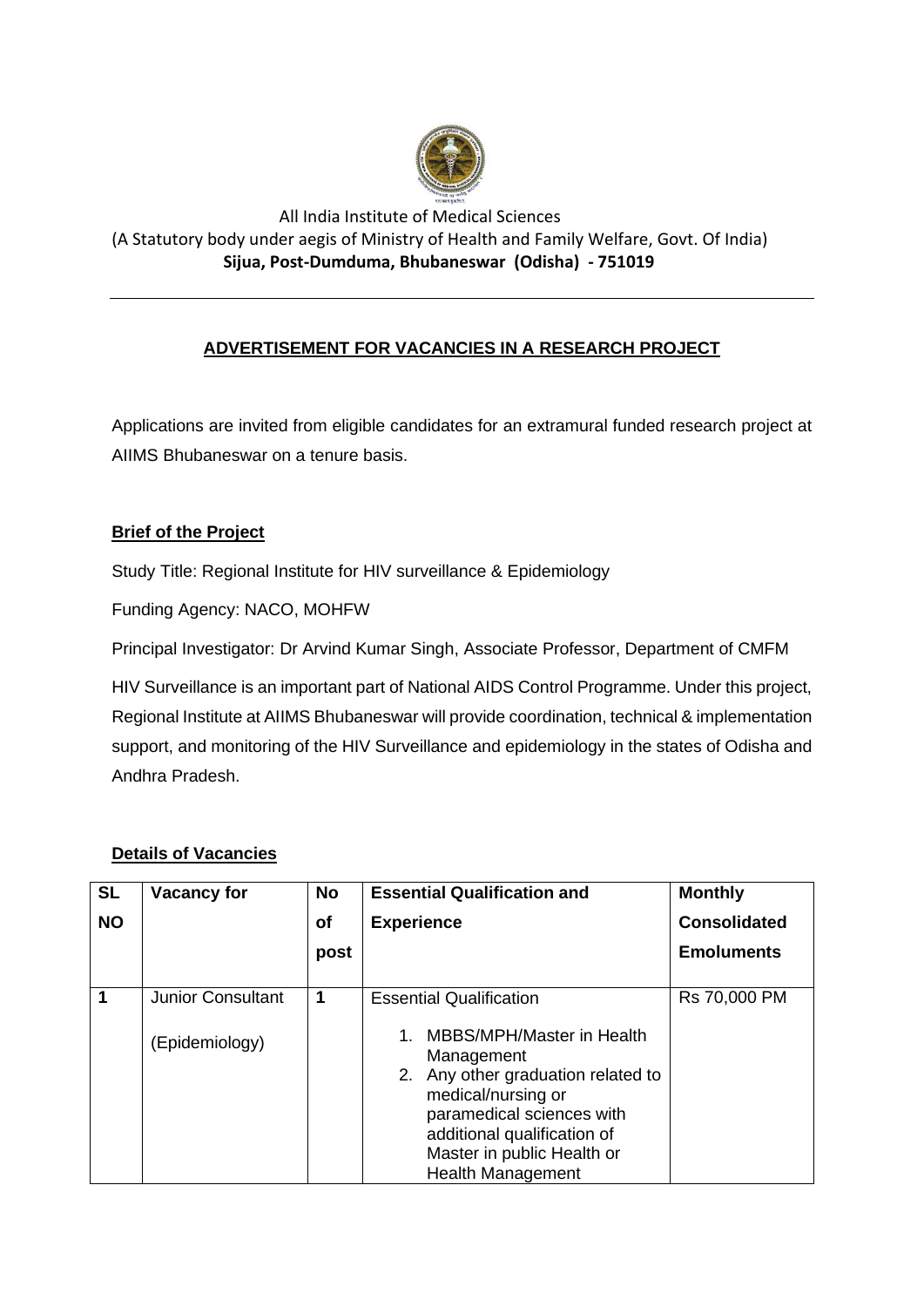|                |                                        |              | Experience: 5 years of work                                             |              |
|----------------|----------------------------------------|--------------|-------------------------------------------------------------------------|--------------|
|                |                                        |              | experience in related discipline.                                       |              |
| $\overline{2}$ | <b>Research Officers</b>               | 3            | <b>Essential Qualification</b>                                          | Rs 64,000 PM |
|                |                                        |              | 1. MBBS/MPH/Master in Health                                            |              |
|                |                                        |              | Management                                                              |              |
|                |                                        |              | 2. Any other graduation related                                         |              |
|                |                                        |              | to medical / nursing or                                                 |              |
|                |                                        |              | paramedical sciences with                                               |              |
|                |                                        |              | additional qualification of                                             |              |
|                |                                        |              | Master in public Health or Health                                       |              |
|                |                                        |              | Management                                                              |              |
|                |                                        |              | Desirable: 2 years of work experience<br>in related discipline.         |              |
|                |                                        |              |                                                                         |              |
| 3              | Data                                   | $\mathbf{1}$ | Master Degree in Computer                                               | Rs 31,000 PM |
|                | Manager/Program                        |              | Application/IT/Computer Science or<br>B.E/B.Tech in computer Science/IT |              |
|                | mer                                    |              |                                                                         |              |
| 4              | <b>Project Support</b><br>Staff/Office | $\mathbf{1}$ | Graduate in any discipline with 5<br>years of experience in             | Rs 32,000 PM |
|                | Assistant/Accounta                     |              | Administration/Finance and Accounts                                     |              |
|                | nt/Project                             |              | work                                                                    |              |
|                | Officer/Personal<br>Assistant          |              |                                                                         |              |
|                |                                        |              |                                                                         |              |
| 5              | Data Entry                             | 2            | Graduate in any discipline with 2                                       | Rs 18,000 PM |
|                | Operators                              |              | years of work experience in EDP                                         |              |
|                |                                        |              | (Electronic Data Processing).                                           |              |
|                |                                        |              | A speed test of not less than 15000                                     |              |
|                |                                        |              | key depression per hour through                                         |              |
|                |                                        |              | speed test on computer                                                  |              |
| 5              | Attendant/ Multi-                      | $\mathbf{1}$ | +2 Pass/equivalent with 2 years of                                      | Rs 15,800 PM |
|                | <b>Tasking Staff</b>                   |              | experience in office work                                               |              |
|                |                                        |              |                                                                         |              |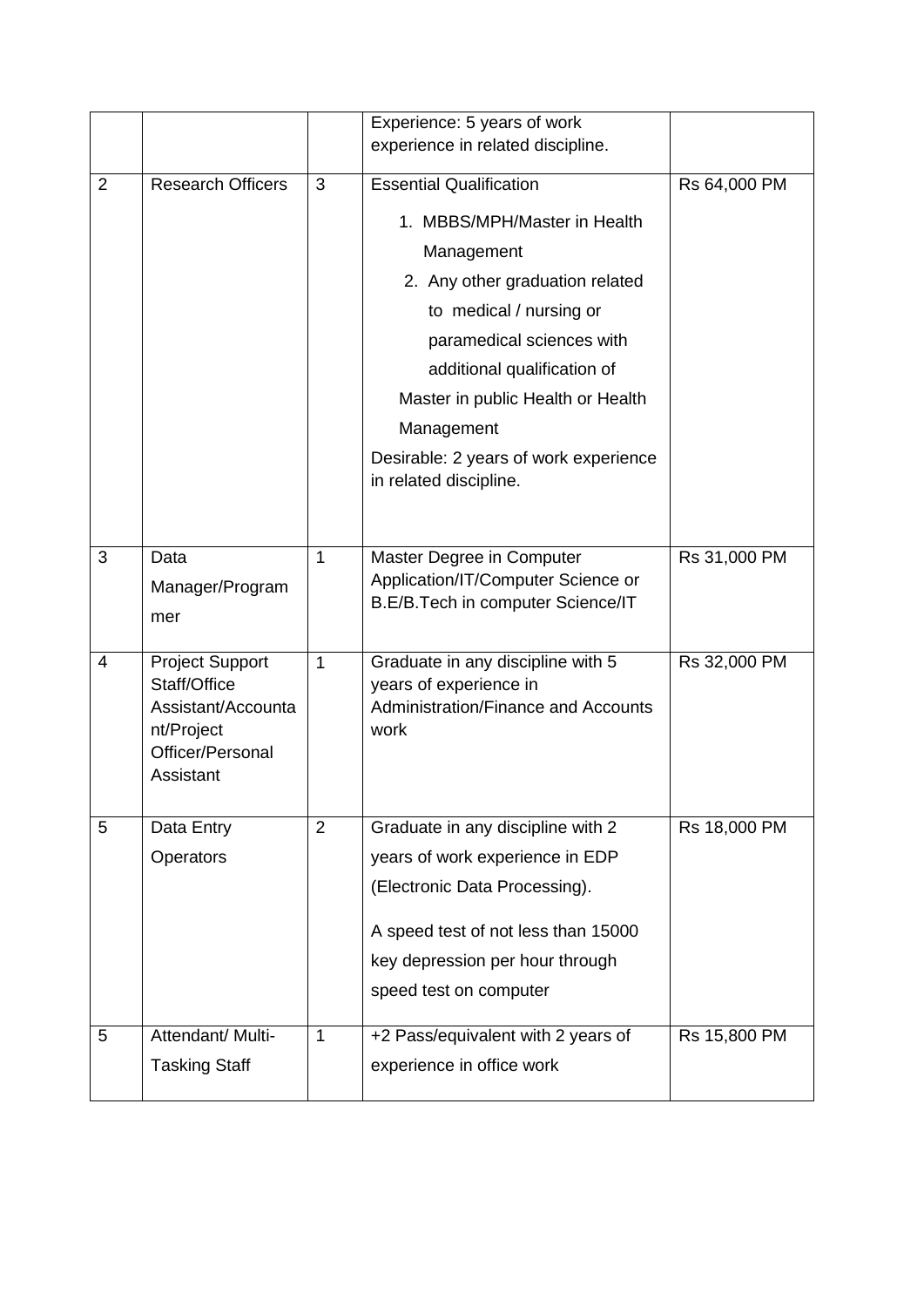#### **Interview Process:**

- 1. Eligible candidates may apply on the attached proforma. The filled-up application form along with certificate of age, qualification, experience should be emailed to [ri.hse.aiimsbbsr2022@gmail.com](mailto:ri.hse.aiimsbbsr2022@gmail.com) (all documents merged as a single PDF file in same order as given above). Subject line should be "Application for Post of (Name of the post).
- 2. Application should be mailed to above mail id on or before **03/05/2022.** Any application received after **03/05/2022** will not be considered.
- 3. List of shortlisted candidates will be published on AIIMS Website before the interview.
- 4. **Date of Interview: 11/05/2022 and 12/05/2022**
- 5. Candidates should bring two photocopies of application form and supporting document along with original documents for verification at the time of interview.
- 6. The decision of selection committee further to approval of Director, AIIMS Bhubaneswar will be final.
- 7. Result will be published on AIIMS Website after the selection process is over.

## **Terms & conditions:**

- 1. These are tenure vacancies under funded project and are not employment from AIIMS Bhubaneswar pay roll. No Benefit of Provident fund, Leave Travel Concession, Medical Claim etc. will be considered, since the post is purely on contract basis
- 2. Initial appointment will be for one year and subject to extension depending on the performance of candidate and funding of the project.
- 3. Appointment may be terminated with one month notice. Similarly, candidate can resign from post with one month notice period or else surrending of salary for one month or part thereof.
- 4. Employment will automatically terminate upon completion of the project and there is no liability for permanent employment on AIIMS, Bhubaneswar or principal investigator. Also, the candidate has no right to claim permanent employment based on this job.
- 5. The candidates are advised not to bring any type of recommendations to influence their selection. Such candidates will be summarily rejected. Submission of false information during the selection process shall disqualify the candidature at any stage or found ineligible at the time of joining duty.
- 6. No TA/DA will be paid to shortlisted candidates for attending the interview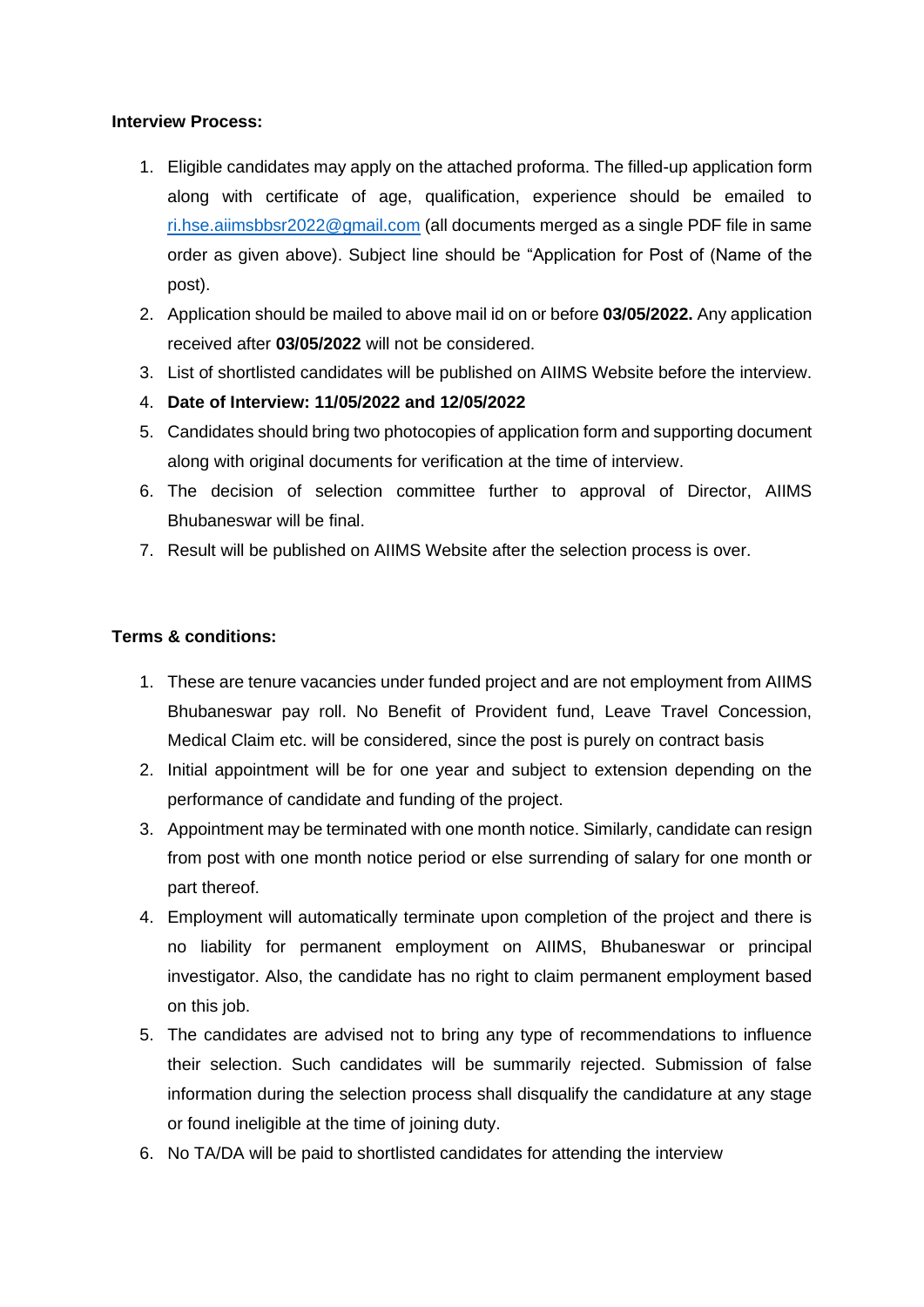- 7. Information pertaining to this advertisement will be displayed on the AIIMS website i.e. [https://aiimsbhubaneswar.nic.in/.](https://aiimsbhubaneswar.nic.in/)
- 8. No individual intimation will be sent by AIIMS Bhubaneswar to applicants. It will be the responsibility of applicants to visit the institute website

**Dr. Arvind Kumar Singh (PI) Associate Professor, Dept of CM&FM AIIMS, Bhubaneswar**

**For any queries, please contact Phone No- 9777660933 (Project Office) Mail Id-** [ri.hse.aiimsbbsr2022@gmail.com](mailto:ri.hse.aiimsbbsr2022@gmail.com)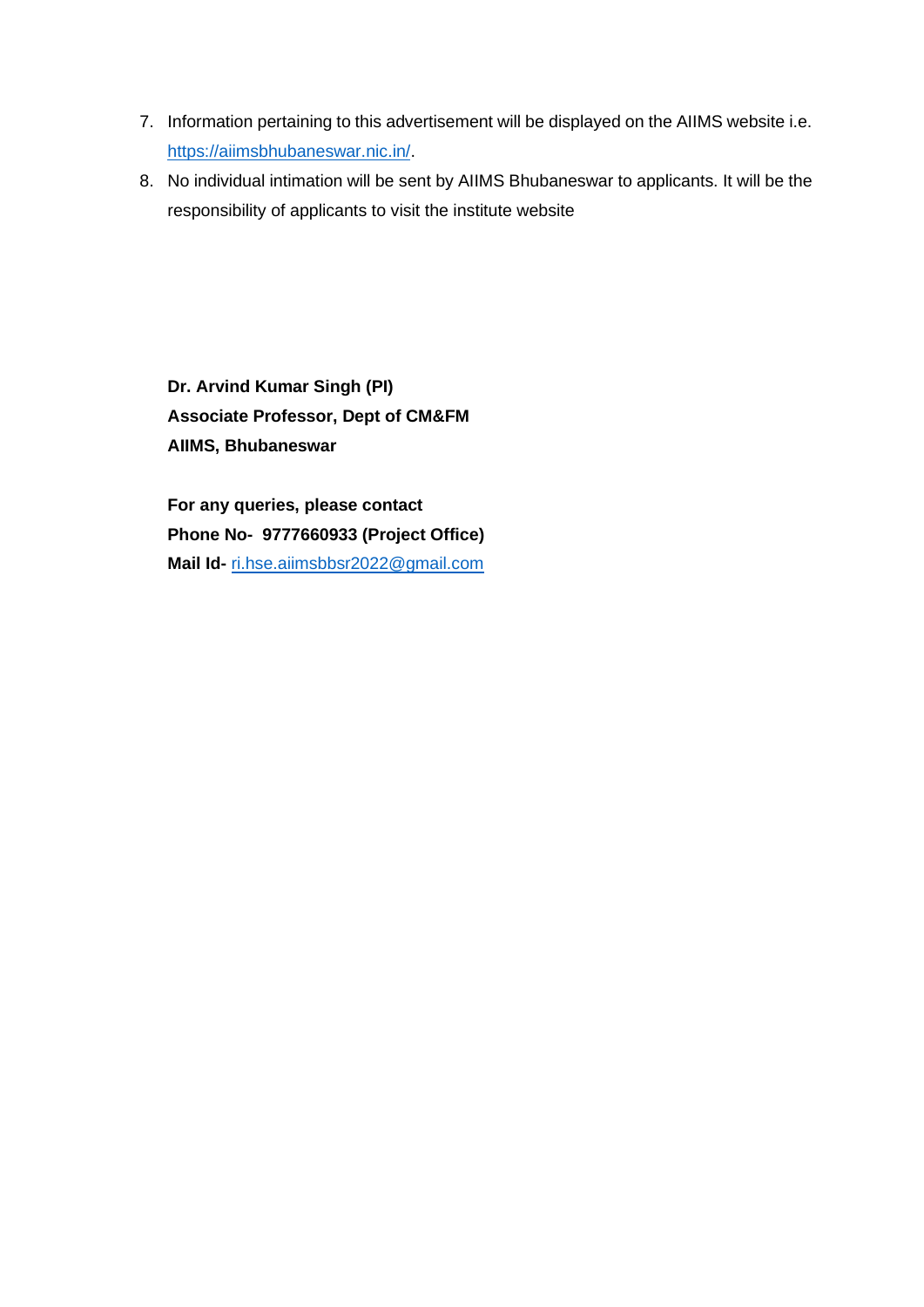# **APPLICATION FORM**

## **Study Title: Regional Institute for HIV surveillance & Epidemiology**

# Post Applied for:

- 1. Full name in block letters:
- 2. Guardian/Spouse Name:
- 3. Date of Birth:
- 4. Age:
- 5. Gender:
- 6. Permanent Address:
- 7. Present Address:
- 8. Contact Number:
- 9. Email id:
- 10. Details of Qualification:

| SI.       | Degree | % of Mark | Year of | <b>Board/University</b> |
|-----------|--------|-----------|---------|-------------------------|
| <b>No</b> |        |           | passing |                         |
|           |        |           |         |                         |
|           |        |           |         |                         |
|           |        |           |         |                         |
|           |        |           |         |                         |
|           |        |           |         |                         |
|           |        |           |         |                         |
|           |        |           |         |                         |

### 11. Details of Experience:

| SI.       | Designation | Name of Institute | From $(data) - To (date)$ |
|-----------|-------------|-------------------|---------------------------|
| <b>No</b> |             |                   |                           |
|           |             |                   |                           |
|           |             |                   |                           |
|           |             |                   |                           |
|           |             |                   |                           |
|           |             |                   |                           |

PHOTOGRAPH